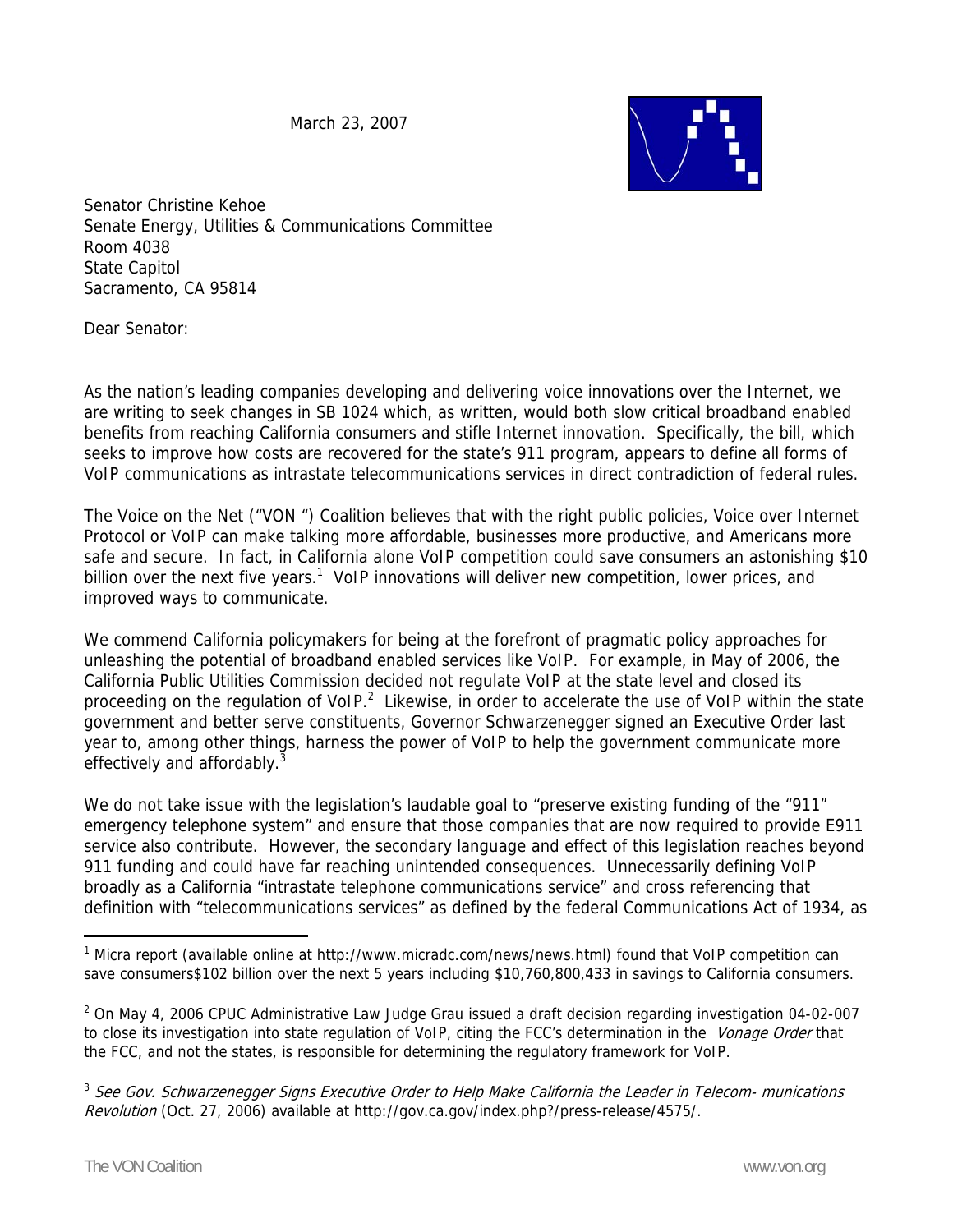amended, is problematic. It would automatically apply state-level rules meant for the 100-year old phone network to tomorrow's Internet services. This would not only slow the vast benefits of VoIP from reaching consumers in California, but it would regulate Internet services never before regulated and contradict federal rules.

Specifically, SB 1024 (Section 41011.5(a)(2)) includes all forms of VoIP under the rubric of "telecommunications services", as defined in United States Code, and includes VoIP within California's definition of intrastate "telephone communication services." This runs contrary to federal precedent that VoIP should be regulated at the federal level.

The proposed language in SB 1024 cited above is problematic for several reasons.

- First, VoIP in all of its myriad forms cannot be pigeon-holed into the classification of "intrastate telephone communication" services. The FCC has already determined that VoIP services like Free World Dialup are not "telecommunications services" but are instead "information services." For other types of VoIP services, the FCC has thus far declined to reach a final classification, but has exercised broad jurisdiction over those services. California defining VoIP as an "intrastate telephone communication" service would apply an array of unnecessary and duplicative telephone rules to the Internet - potentially causing broad and harmful effects that go well beyond the intent of SB 1024 and have nothing to do with the bill's intent to collect 911 fees.
- Second, classifying VoIP as an "intrastate communication service," and applying intrastate rules to VoIP, is prohibited under federal law. Just last week the  $8<sup>th</sup>$  Circuit Court of Appeals affirmed the FCC's *Vonage Jurisdictional Order*, which preempted state regulation of VoIP services. <sup>4</sup> The *Vonage Jurisdictional Order* recognized that innovative and evolving services such as VoIP should not be subject to a patchwork of regulations that would directly conflict with the goals of the federal Act and the FCC's pro-competitive deregulatory rules. The FCC also made clear that preempting state regulation of VoIP services was essential to "increase investment and innovation in [VoIP services] to the benefit of American consumers." The FCC has recently stated that nothing in its subsequent decisions to apply limited federal rules to VoIP services undermines its holding in the Vonage Jurisdictional Order.<sup>5</sup> Thus, state legislation classifying or regulating VoIP as intrastate communication is contrary to the FCC's and the court's decisions.
- Third, SB 1024 would, for the first time in this country, regulate non-Interconnected VoIP services. While the FCC has applied limited obligations to "interconnected VoIP" providers, there are numerous innovative VoIP services which are not covered by the FCC's definition of "interconnected VoIP<sup>6</sup>" but which are nonetheless captured by SB 1024. These non-

 $\overline{a}$ 

<sup>&</sup>lt;sup>4</sup> In re Vonage Holdings Corporation Petition for Declaratory Ruling Concerning an Order of the Minnesota Public Utilities Commission, Memorandum Opinion and Order, WC Docket No. 03-211, FCC 04-267 (rel. Nov. 12, 2004), NASUCA v. FCC, Docket. No. 05-1122 (8<sup>th</sup> Cir. Mar. 21, 2007) (Vonage Jurisdictional Order).

 $5$  See Letter from Nandan M. Joshi, Federal Communications Commission counsel, to Michael E. Gans, Clerk, U.S. Court of Appeals for the Eighth Circuit, Minnesota Pub. Util. Comm'n et al. v. FCC, No. 05-1069, at 1 (July 11, 2006).

<sup>&</sup>lt;sup>6</sup> Interconnected VoIP service means only those VoIP services that are substitutes for traditional telephone services – i.e., only intrastate VoIP services offered to the public for a fee that permit users to receive calls from